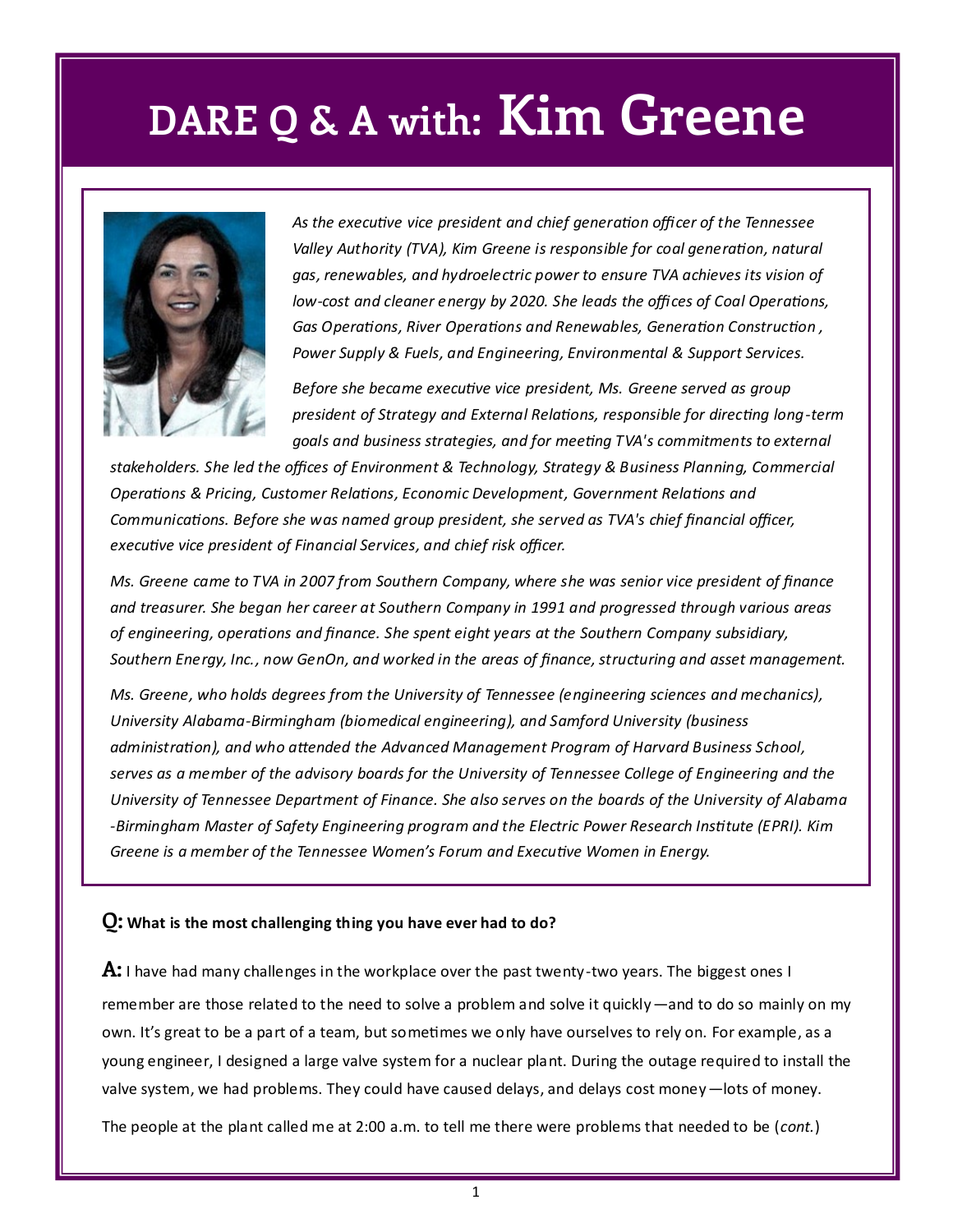## **DARE Q & A with: Kim Greene**

**A:** (*cont.*) addressed immediately. I went into the office and worked as quickly as possible to troubleshoot. The pressure was intense. In fact, just thinking about it now makes my stomach turn, just as it was turning that night.

I worked through the night and solved the issue. It felt terrific to have been able to get the project going again without incurring any significant delays or costs.

Another example is when I had to testify in an arbitration regarding a contract with a customer of my company. I was responsible for a contract to sell electricity for a period of five years to a very large customer. It was an extremely complicated contract, and disputes were arising between my company and the customer. The technical and legal details were intricate and convoluted, and there were tens of millions of dollars on the

**"I believe courage is one of the key ingredients for true and successful leadership."** 

line. There were several witnesses, but my testimony was the most critical. I needed to be able to explain these complex details clearly to the arbitrator. If I failed to communicate clearly and properly, my company could lose many millions of dollars. I testified for three days, and, after my testimony, the customer settled the dispute favorably for my company.

On a larger organizational scale, I have had to restructure groups, bring in the right talent, let go of the wrong talent, and ensure that all work gets done according to rules and regulations. There are many legal and regulatory deadlines that cannot be missed; therefore, I have had to move quickly to get the people, processes and systems in place. The key is to lay out a clear objective and work passionately to meet it.

### **Q: Where did you get the courage and confidence to do this?**

**A:** I wasn't a particularly courageous child; I didn't like to take risks, and I usually followed the rules. I did, however, have a healthy dose of confidence that my parents certainly nurtured. They told me that I could do anything I set my mind to—and I set my mind to lots of different things, including schoolwork, playing sports (basketball and softball), playing clarinet, spinning a rifle in the marching band, and joining the key club.

My courage has grown as I have grown older and have had to make tougher and tougher business decisions. I have taken career risks, which have always worked out. Moreover, I have had to make many decisions that are not popular, but are the right thing to do for the long-term success of the company. I believe courage is one of the key ingredients for true and successful leadership.

**Q: What is the biggest mistake you have ever made? What did you learn and how did you recover?** (*cont.*)

2